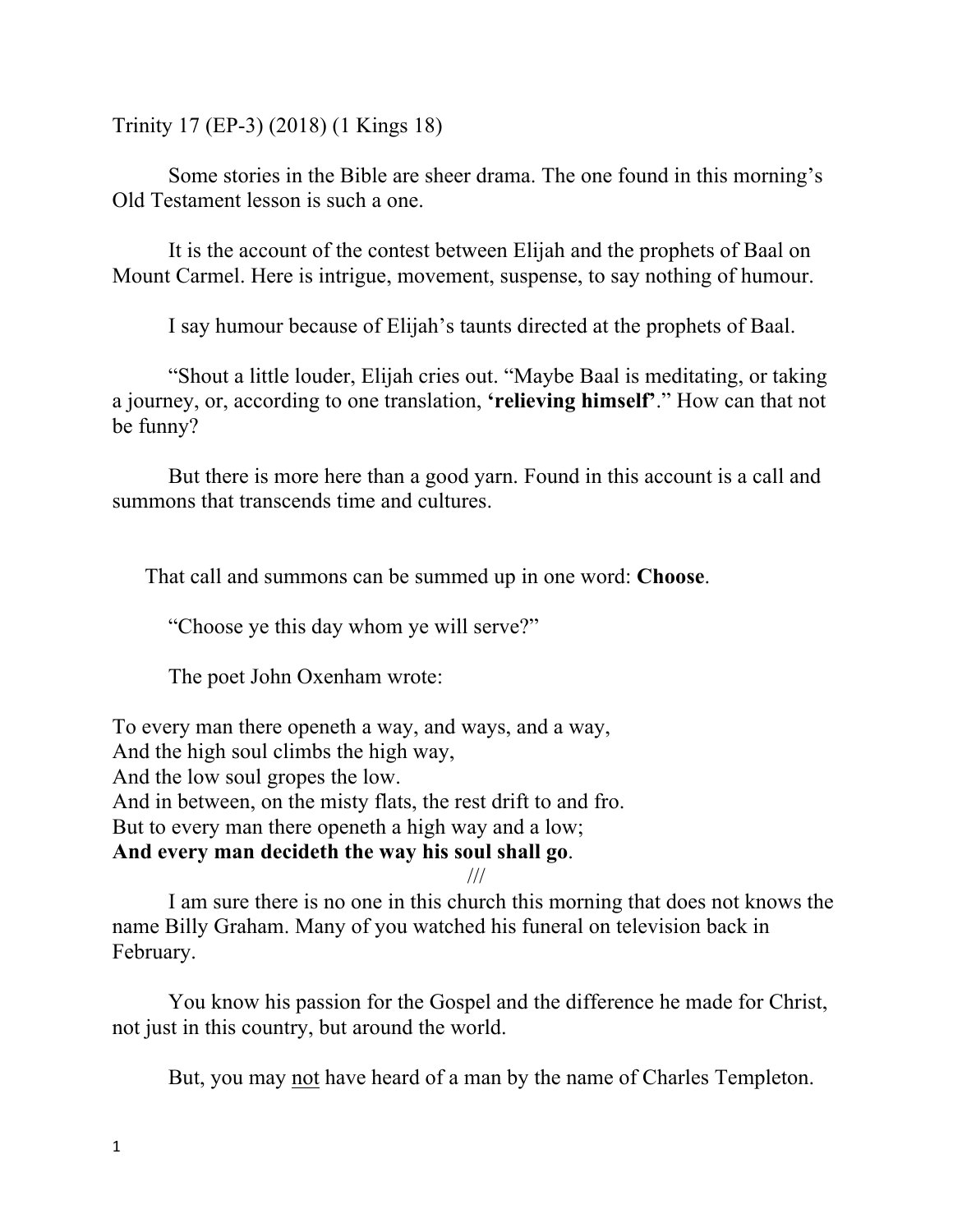Templeton was a contemporary and friend of Billy Graham. Shortly after the end of the Second World War, these two young men toured Europe working for Youth for Christ.

But, in the late '40s, Templeton went to Princeton Theological College, and not long after, began having intellectual doubts.

He began challenging Graham to leave behind his simple Christian faith for something more intellectually sophisticated.

Graham was profoundly affected by his friend's challenges.

In his autobiography, he said that at this period in his life he had more questions than he did answers.

Two ways opened before him: the way of fidelity to the God who had called him to preach the Gospel or the way of making peace with the world. He had to choose.

In 1949, there was major turning point in his life. He accepted an invitation to preach at a Christian retreat centre in California called Forest Home.

He arrived a few days early. During this time, he continued to wrestle with this dilemma.

Could the Bible be trusted? Could the Christ of the Bible be relied upon? How could he know?

As read his Bible, one phrase kept popping out at him: **"Thus sayeth the Lord."**

That was Scriptures' self-understanding of itself, but was that his?

Then, one evening he took a walk, taking with him his Bible.

Somewhere along the way, he placed it on a tree stump and cried out:

**"O God! There are many things in this book I do not understand. There are many problems with it for which I have no solution . . . I can't**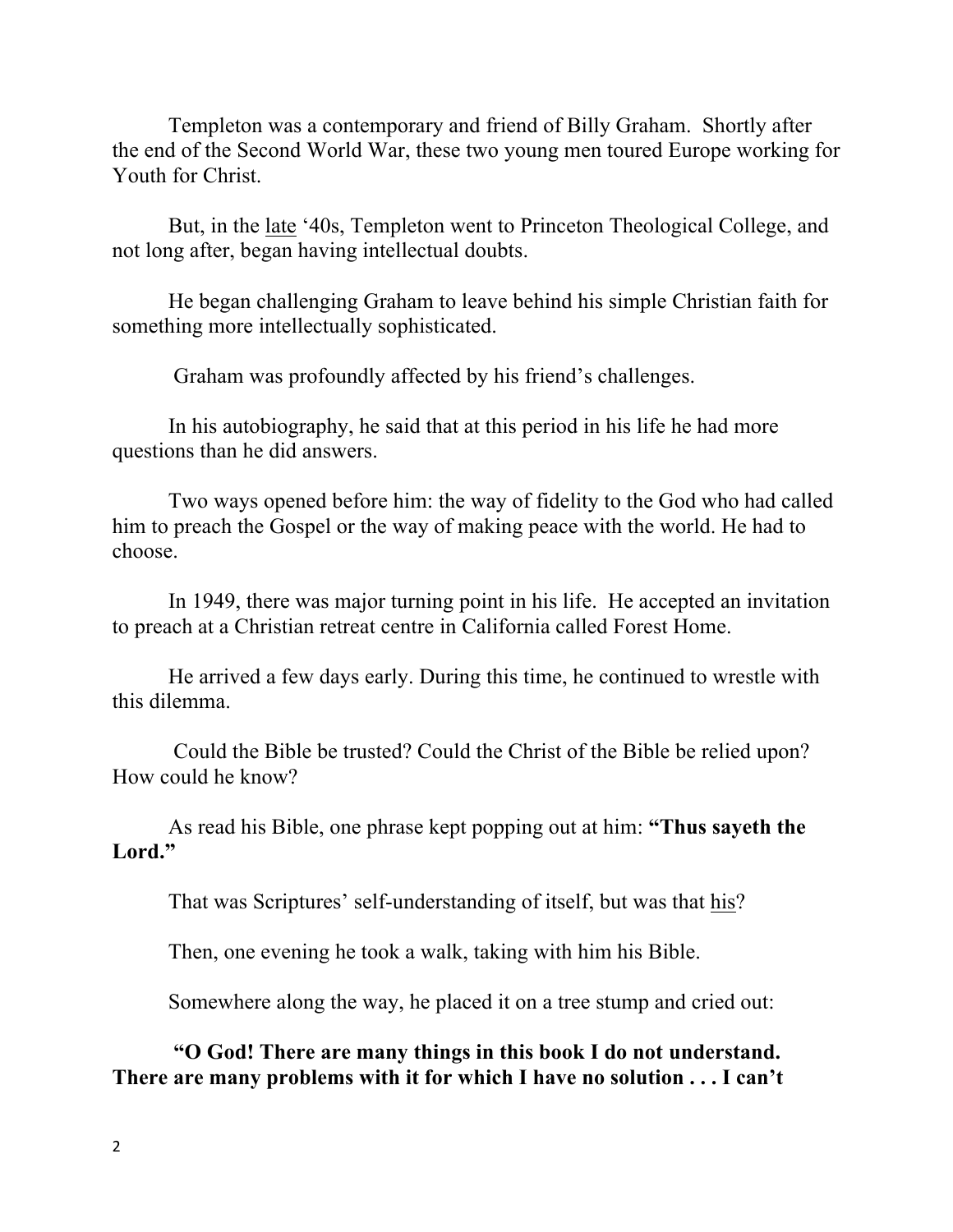## **answer some of the philosophical and psychological questions [Templeton] and others are raising."**

And then he said he fell to his knees and found himself saying:

## **"Father, I am going to accept this as Thy Word—by faith . . ."**

In his autobiography, he said that as he stood up his eyes stung with tears, but he felt the power and presence of God in a way he hadn't in months. "A major bridge had been crossed," he wrote.

From that time on, his preaching took on new power. Indeed, at an evangelical meeting the following day 400 people came to Christian faith.

But what about Charles Templeton? What became of him? It's really quite sad.

By 1957, he announced to the world he had lost his Christian faith. And, in 1996, he published his memoirs entitled: "Farewell to God".

Not too many years before Templeton's death, Lee Strobel interviewed him.

In case you don't recognize the name, Strobel is the Chicago journalist who became a Christian as a result of trying to prove Christianity wrong.

In his bestseller, *The Case for Christ*, Strobel includes a transcript of his interview with Templeton.

In this interview, he began by asking Templeton to assess Jesus, and here is what Templeton said on that occasion:

**"He is the greatest human being who ever lived . . ."**

## **"Everything good I know, everything decent I know, everything pure I know, I learned from Jesus."**

He went on for a time in this fashion, and then, with tears in eyes, ended with the words: **"I miss him."**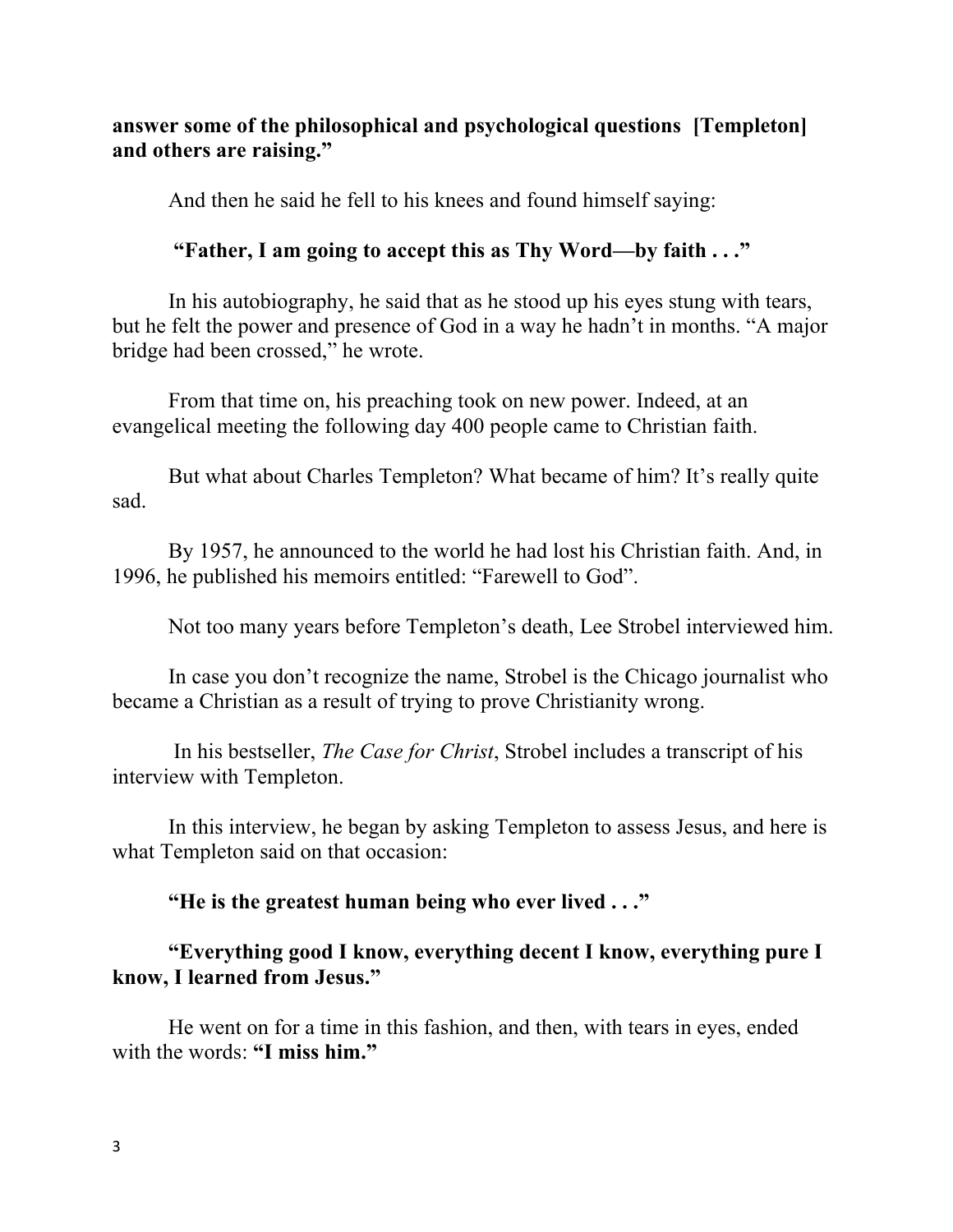Two ways had opened before him. He had taken the opposite one from Billy Graham.

Returning to our Old Testament passage, again the operative word, is: **Choose**.

## **"Choose ye this day whom ye will serve."**

This challenge still goes out today?

The people in Elijah's day were wavering, or limping, between two opinions, and that is what many in our day are doing.

They want to hold on to bits and pieces of their Christian heritage but they also want to embrace the ways and assumptions of the world around them.

Words of James in the New Testament come to mind:

**". . . he that wavereth is like a wave of the sea driven with the wind and tossed.**

**For let not that man think that he shall receive any thing of the Lord. A double minded man is unstable in all his ways."** 

The dilemma of the people of Israel is our dilemma. We too must choose.

Has God revealed Himself in Jesus Christ, or has He not?

If He has, we need to put our whole trust and confidence in Him. We need make Him the Lord and leader of our life. We need to follow Him day by day. We need to stand out from the world and dare to be different, even when it is unpopular.

Back some years ago a tongue-in-cheek question was making the rounds in Christian publications:

**"If it were a crime to be a Christian, would there be enough evidence to convict you?"**

Why not take this question seriously?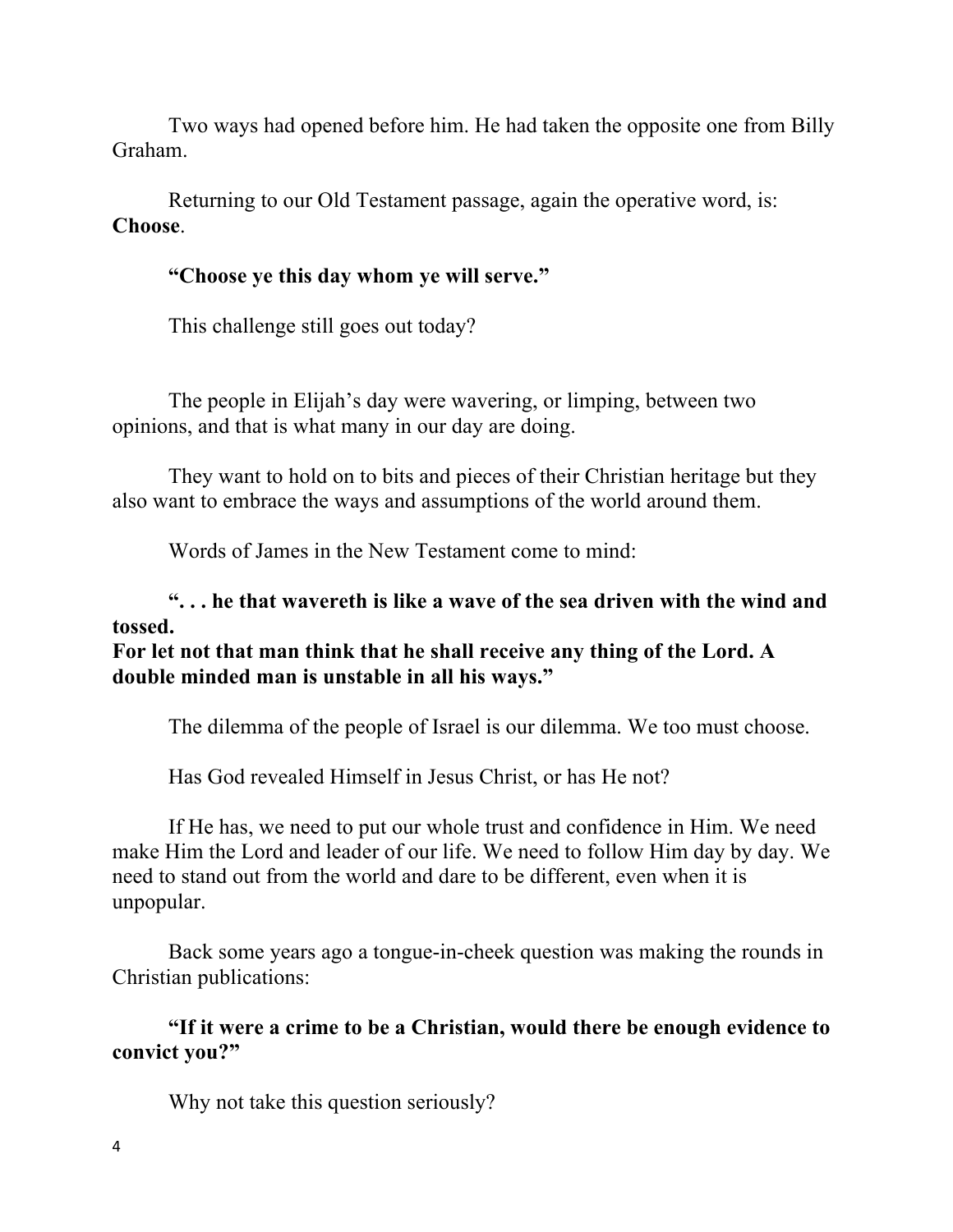You have been picked out of a police line- up as possibly being a Christian. Answer "guilty" or "not guilty" to the following charges:

- $\blacksquare$  Using the name of Jesus Christ and trying to get others to follow him.
- $\blacksquare$  Worshiping in a Christian church every Sunday.
- $\Box$  Openly reading and studying the Bible.
- $\blacksquare$  Following Jesus' example of helping others, including those whom society counts as cast-a-ways?
- $\blacksquare$  Speaking out for Christian marriage and the family.

What about you? What about me? Would we be convicted?

Are we limping between two opinions as were the people of Elijah's day?

A way and ways open before each one of us, and I pray that the way we choose will be the way of faithfulness and fidelity to the one who has called us out of darkness into His marvellous light.

At times, following the narrow way may mean standing alone, as Elijah did on Mount Carmel in the company of the 450 prophets of Baal. But never forget, one plus God equals a mighty majority.

At times, it may mean parting ways with a friend as was the case with Billy Graham and Charles Templeton. Even so, never forget God is faithful.

I want to close with one final story. It is about a man in northern India by the name of Garo. He too had to choose whom he would serve.

The time was the middle of the  $19<sup>th</sup>$  century. A missionary had come through, and Garo along with his wife and children had been gloriously converted.

But when the village chief found out, he demanded that they renounce their new-found faith.

They refused, and one by one were executed. The last words out of Garo's mouth were something on the order of: